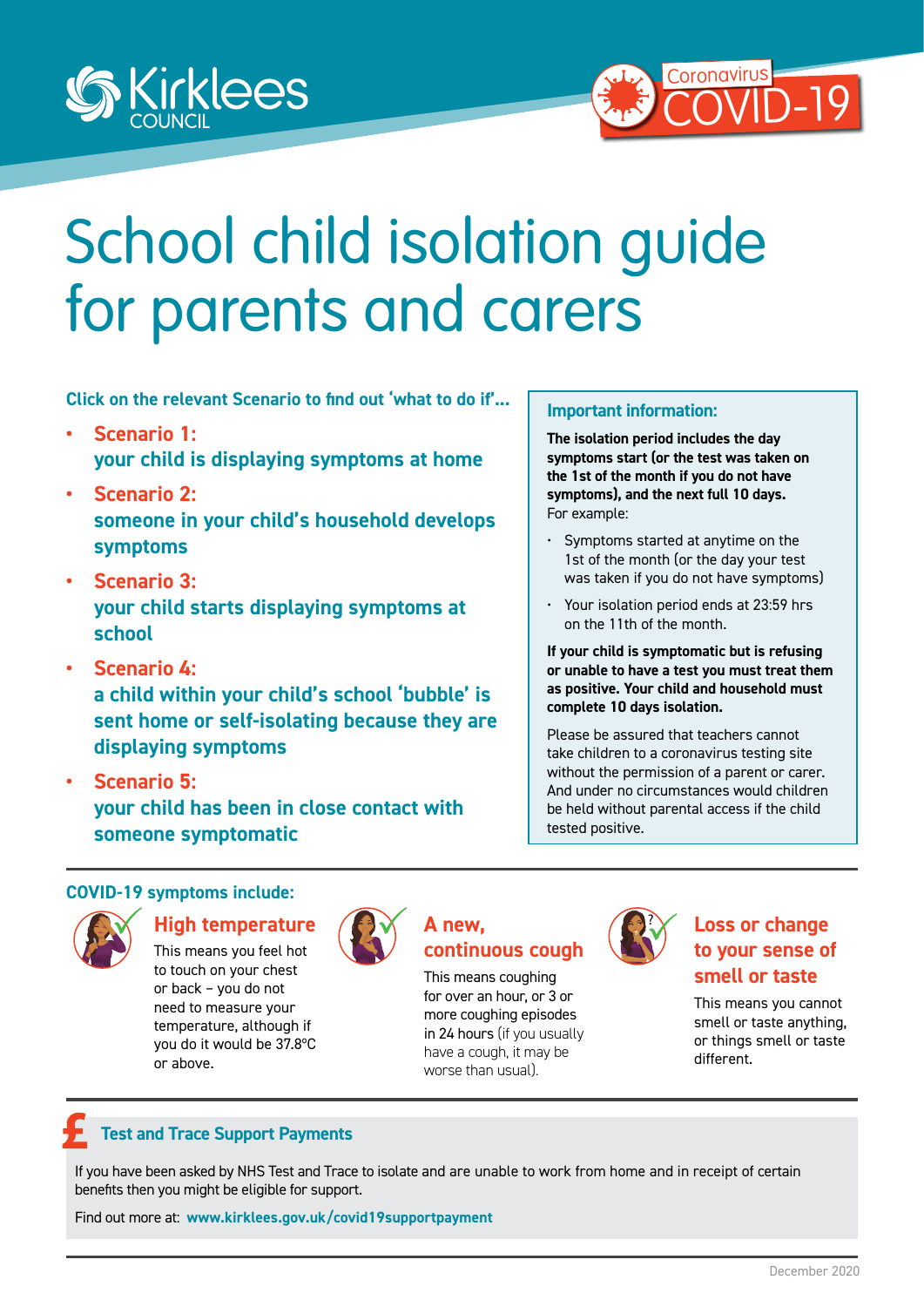<span id="page-1-0"></span>**Scenario 1**

## What to do if your child is displaying symptoms

## **Do not send your child to school**



## **Isolate your household**

This includes you as a parent/carer, any siblings and anyone else who lives in your house



## Call **119** or visit: **www.nhs.uk/coronavirus** to arrange a test for your child and continue to isolate until test result is received



## **Negative test result**

Household stops isolating immediately. Your child can return to school.



## **Positive test result**

Your child and household must continue to isolate.

**Infected child = 10 full days** 

#### **Everyone else = 10 full days**

after start of symptoms



#### **No temperature after isolation period**

Your child can stop isolating and return to school.

Please note that you, or anyone in your household, cannot take your child to school until you have completed the full 10 day isolation period.

#### **High temperature after isolation period**

If your child is still experiencing a high temperature after the 10 day isolation period do not send them back to school until they are 48 hours free from temperature. Call **111** or visit: **www.nhs.uk/coronavirus** for further advice.



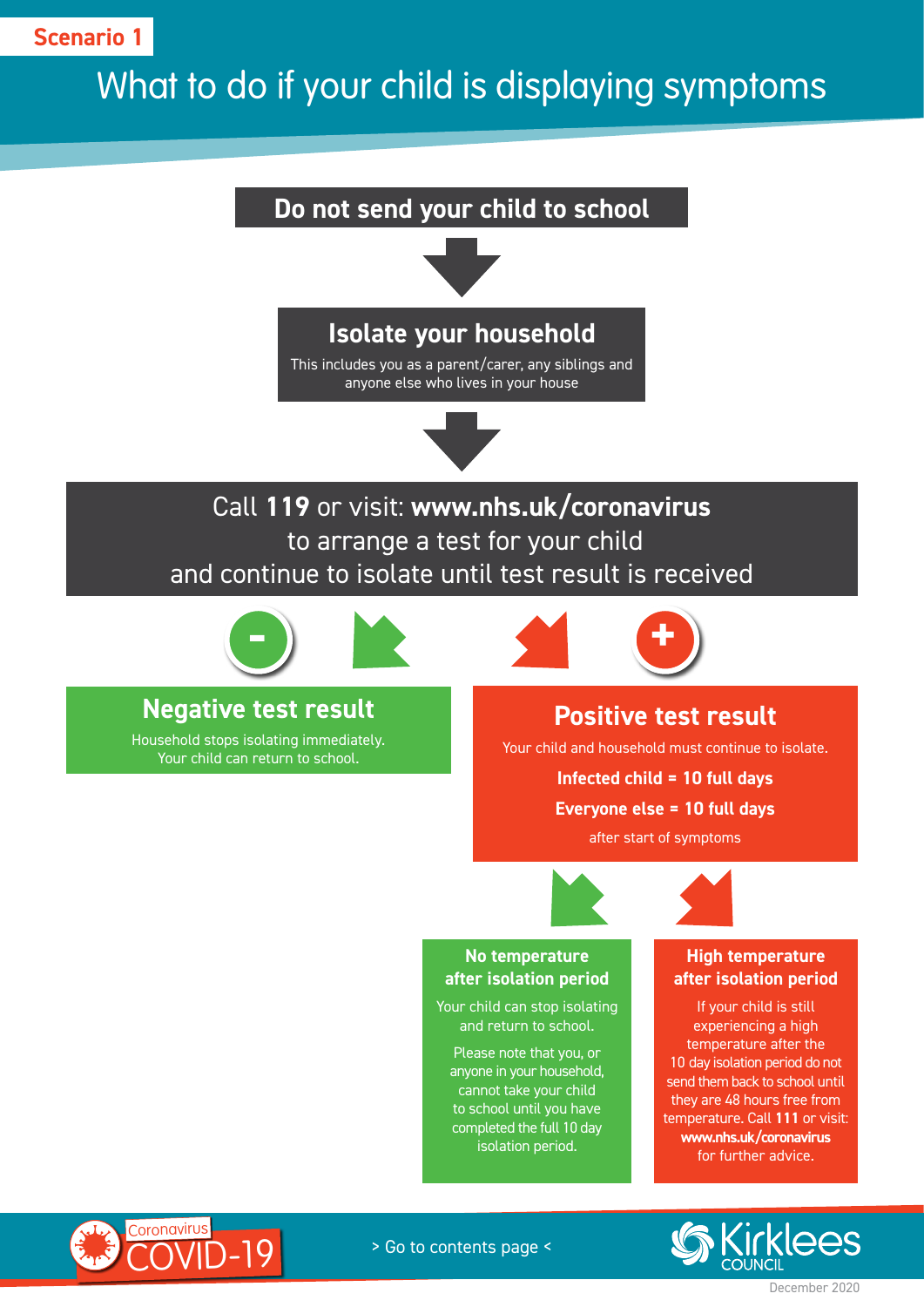## <span id="page-2-0"></span>What to do if you or someone in your household has developed symptoms

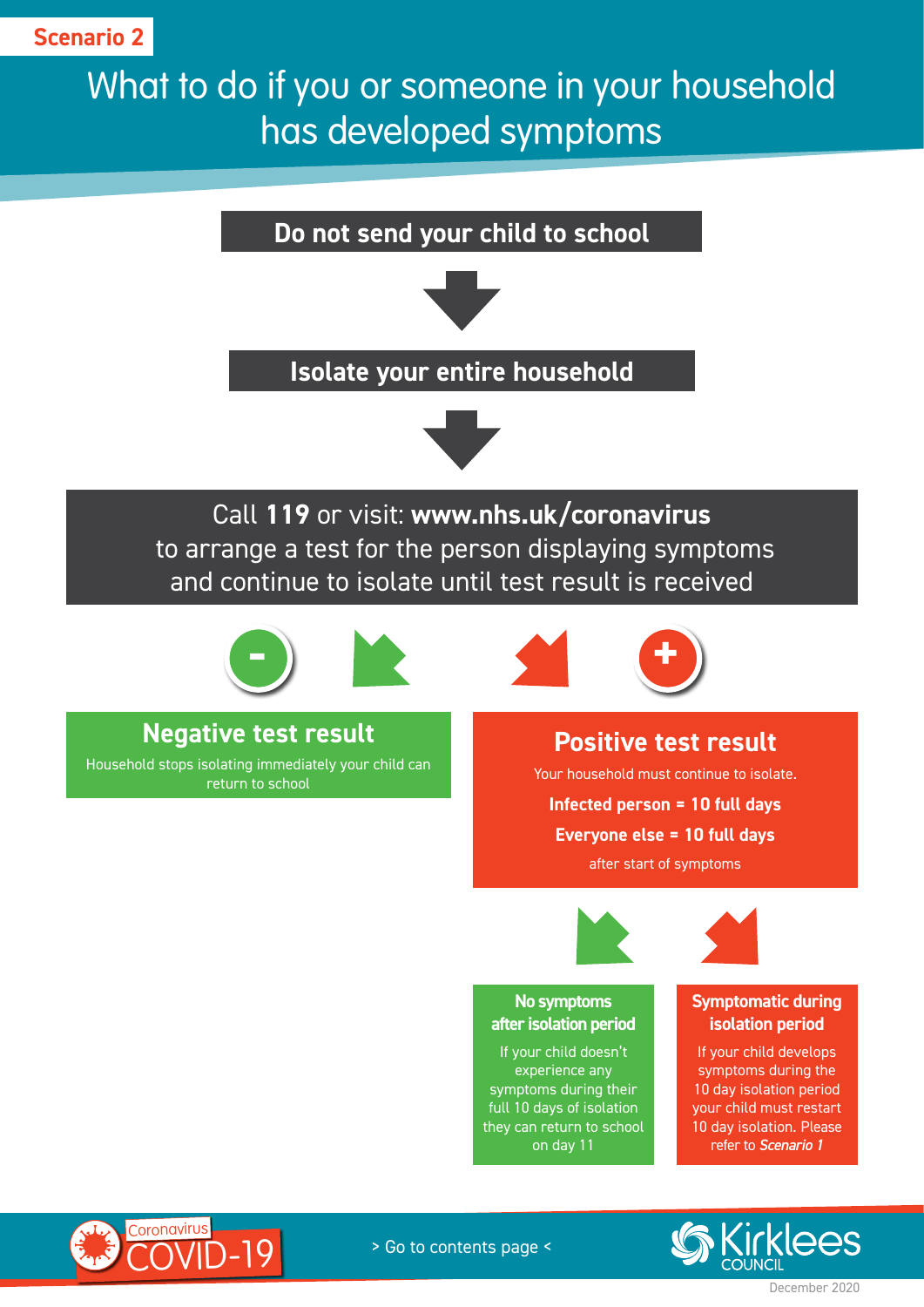<span id="page-3-0"></span>**Scenario 3**

## What to do if your child starts displaying symptoms at school

## **Collect from school immediately**

Your child will be isolated from the rest of their school bubble, you will be notified and asked to collect your child as soon as possible\*



## **Isolate your household**

This includes you as a parent /carer, any siblings and anyone else who lives in your house



Call **119** or visit: **www.nhs.uk/coronavirus** to arrange a test for your child and continue to isolate until test result is received



## **Negative test result**

Household stops isolating immediately your child can return to school



## **Positive test result**

Your child and household must continue to isolate for 10 full days after start of symptoms.

**Infected child = 10 full days** 

**Everyone else = 10 full days**



#### **No temperature after isolation period**

Your child can stop isolating and return to school.

Please note that you, or anyone in your household, cannot take your child to school until you have completed the full 10 day isolation period.

#### **High temperature after isolation period**

If your child is still experiencing a high temperature after the 10 day isolation period do not send them back to school until they are 48 hours free from temperature. Call **111** or visit: **www.nhs.uk/coronavirus** for further advice.



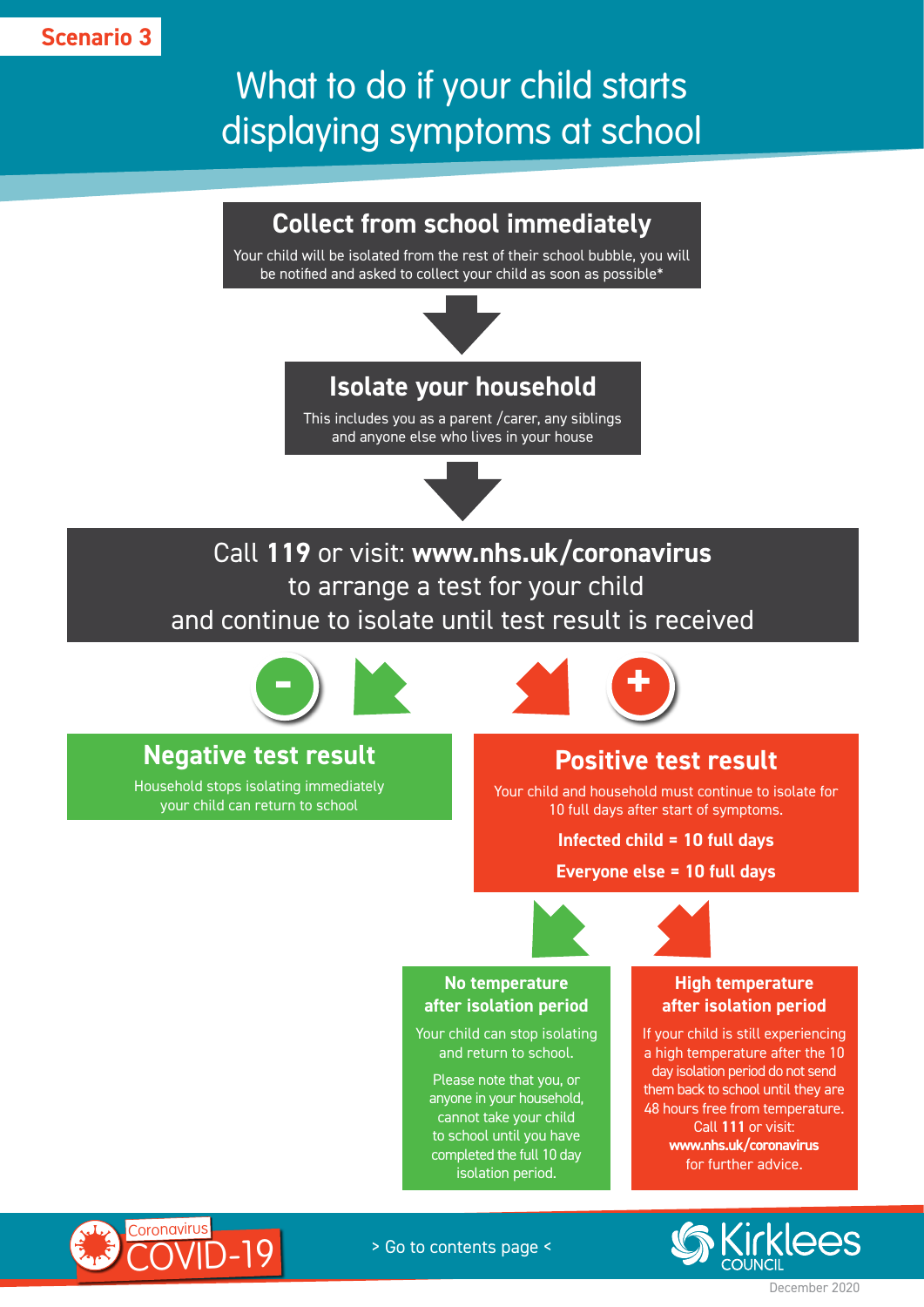<span id="page-4-0"></span>What to do if a child within your child's school bubble is sent home or is self-isolating because they are displaying symptoms

## **Continue as normal**

unless your school advises otherwise.

The symptomatic child will be advised to isolate for 10 days and everyone else in their household for 10 days from when symptoms started.

The symptomatic child will be encouraged to take a test.





## **Negative test result**

The child's household stops isolating immediately and the child can return to school

## **Positive test result**

**+**

If the child tests positive, any children who have been in direct prolonged contact with the child who has tested positive will receive an individual letter from their school advising **self-isolation for 10 full days after contact with positive case**.

The rest of your household do not need to self-isolate unless they start to display symptoms.



**If your child starts to display symptoms, arrange a test:**





**Negative** continue to complete **10 full day isolation**

#### **Positive**

Household must restart 10 full day isolation period for a further 10 full days



December 2020



> Go to contents page <